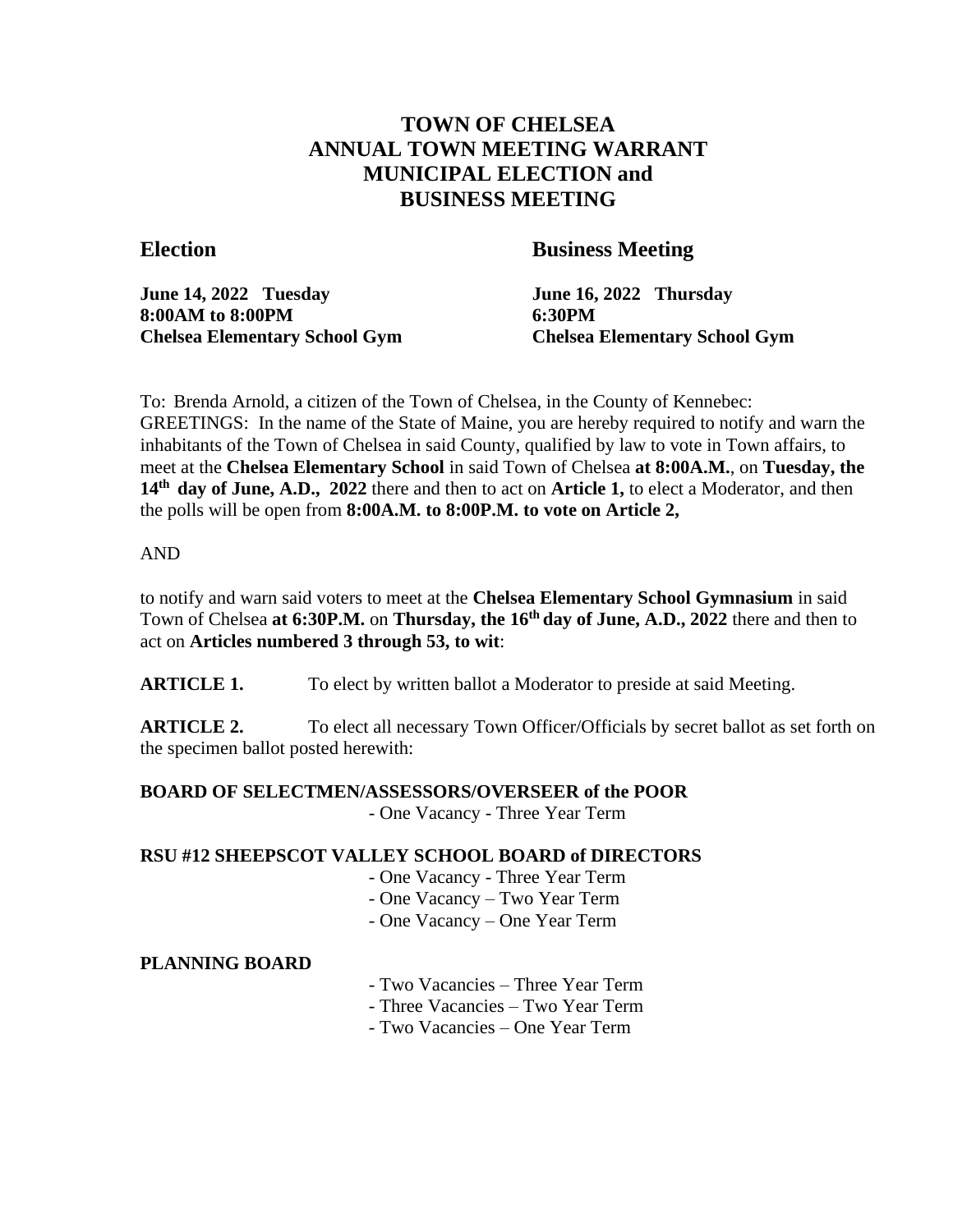### **BOARD OF APPEALS**

- Two Vacancies Three Year Term
- One Vacancy Two Year Term
- One Vacancy One Year Term

#### **BOARD OF ASSESSMENT REVIEW**

- One Vacancy Three Year Term
- Two Vacancies Two Year Term
- Two Vacancies Two Year Term

#### **BUDGET COMMITTEE**

- One Vacancy Three Year Term
- One Vacancy Two Year Term
- One Vacancy One Year Term

Polls shall be opened at 8:00 a.m. and closed at 8:00 p.m. Absentee ballots will be processed beginning at 8:00 A.M. and at the top of each hour thereafter.

**ARTICLE 3.** Shall the ordinance entitled "**Solar Array Moratorium Ordinance**" be enacted?

**(An attested copy of this proposed ordinance is attached to this warrant notifying voters of the meeting. Copies are also available at the Town Office and on the Chelsea Website)**

**ARTICLE 3.** Shall the ordinance entitled "**Wind Energy Systems Ordinance**" be enacted?

**(An attested copy of this proposed ordinance is attached to this warrant notifying voters of the meeting. Copies are also available at the Town Office and on the Chelsea Website)**

**ARTICLE 4.** To see if the Town will vote to accept the Quit Claim Deed from Sheepscot Valley Regional School Unit No. 12.

**(A copy of the deed is attached to this warrant. The current Town Office is located on property owned by Sheepscot Valley RSU No. 12. The deed from the RSU will provide ownership of the property to the town and a permanent location to construct the new Town Office.)**

**ARTICLE 5.** To see if the Town will vote to transfer **\$275,000** from the sale of the cell tower lease to the Town Office Building Reserve Account.

**(Voters approved the sale of the cell tower lease on March 23, 2022. The funds will be used to help lower the borrowing cost of constructing a new Town Office.)**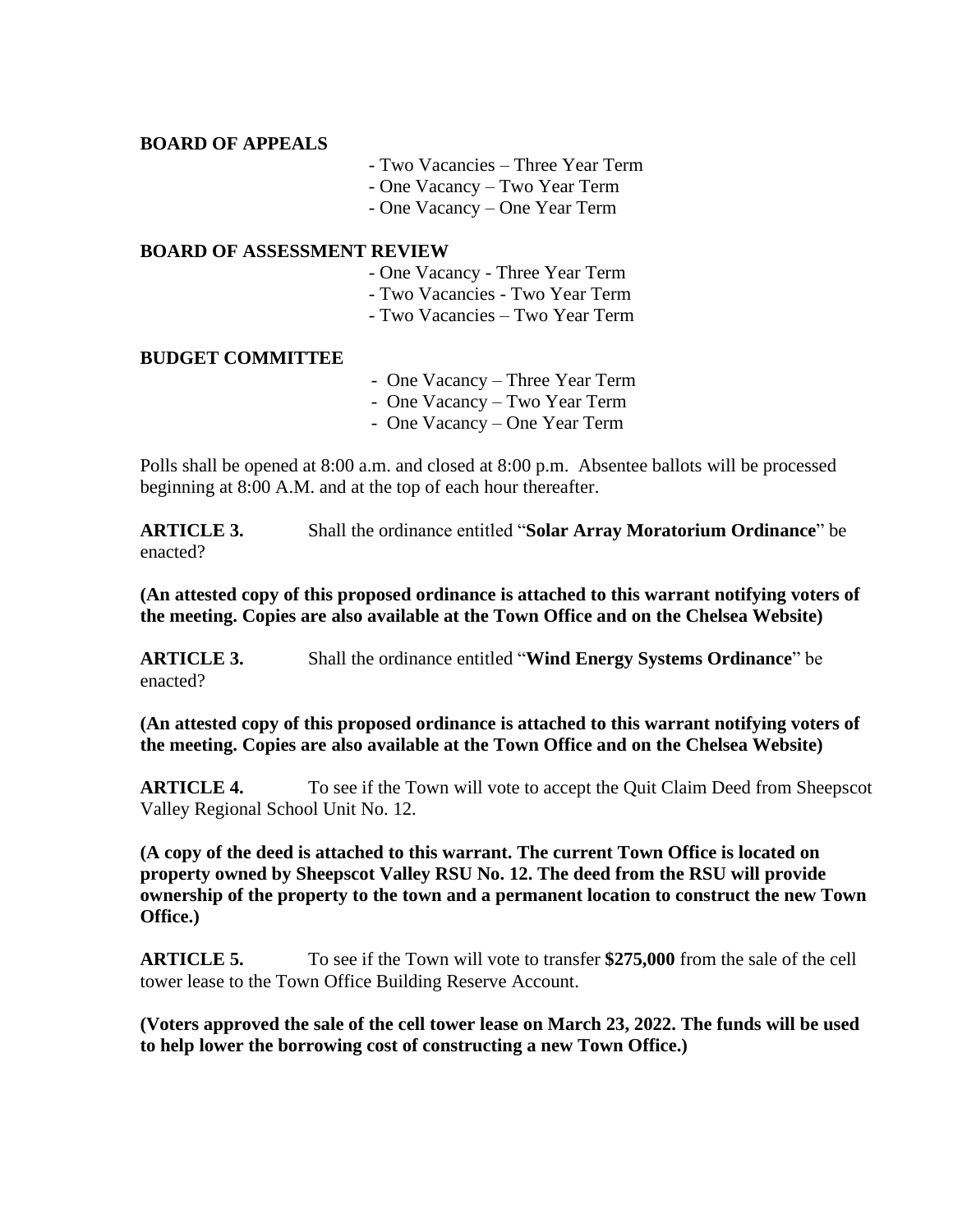**ARTICLE 6.** To see if the Town will vote to raise and appropriate not more than \$**266,919** for **General Government including contracted Town Office cleaning**

| 2018/19                                                    | 2019/20   | 2020/21                | 2021/22   | 2022-23 Requested                |
|------------------------------------------------------------|-----------|------------------------|-----------|----------------------------------|
| \$229,660                                                  | \$229,660 | \$250,219              | \$243,281 | \$266,919                        |
| Selectboard Recommend<br><b>Budget Committee Recommend</b> |           | \$266,919<br>\$266,919 |           | Vote was $3-0$<br>Vote was $6-0$ |

**ARTICLE 7.** To see if the Town will vote to raise and appropriate not more than **\$12,000** for **Legal Services**, the unexpended balance of which will be transferred into the **Legal Services Reserve Account** at the end of the **2022/2023** municipal fiscal year.

| 2018/19                                                           | 2019/20  | 2020/21              | 2021/22  | 2022-23 Requested                |
|-------------------------------------------------------------------|----------|----------------------|----------|----------------------------------|
| \$10,000                                                          | \$10,000 | \$10,000             | \$23,600 | \$12,000                         |
| <b>Selectboard Recommend</b><br><b>Budget Committee Recommend</b> |          | \$12,000<br>\$12,000 |          | Vote was $3-0$<br>Vote was $6-0$ |

**ARTICLE 8.** To see if the Town will vote to raise and appropriate not more than **\$26,244** for the **Assessor and Tax Assessing**.

| 2018/19                           | 2019/20  | 2020/21  | 2021/22  | 2022-23 Requested |  |
|-----------------------------------|----------|----------|----------|-------------------|--|
| \$27,148                          | \$27,562 | \$27,888 | \$24,788 | \$26,244          |  |
| Selectboard Recommend             |          | \$26,244 |          | Vote was $3-0$    |  |
| <b>Budget Committee Recommend</b> |          | \$26,244 |          | Vote was $6-0$    |  |

**ARTICLE 9.** To see if the Town will vote to raise and appropriate not more than **\$6,400** for **Board and Committee Expenses.**

| 2018/19                           | 2019/20 | 2020/21 | 2021/22 | 2022-23 Requested |  |
|-----------------------------------|---------|---------|---------|-------------------|--|
| \$1,050                           | \$1,050 | \$1,050 | \$900   | \$6,400           |  |
| <b>Selectboard Recommend</b>      |         | \$6,400 |         | Vote was $3-0$    |  |
| <b>Budget Committee Recommend</b> |         | 900     |         | Vote was $5 - 1$  |  |

**ARTICLE 10.** To see if the Town will vote to raise and appropriate not more than **\$55,733** for **Employment Taxes and Employee Benefits.**

| 2018/19                           | 2019/20  | 2020/21  | 2021/22  | 2022-23 Requested |  |
|-----------------------------------|----------|----------|----------|-------------------|--|
| \$30,523                          | \$41,866 | \$43,845 | \$42,052 | \$55,733          |  |
| Selectboard Recommend             |          | \$55,733 |          | Vote was $3-0$    |  |
| <b>Budget Committee Recommend</b> |          | \$55,733 |          | Vote was $6-0$    |  |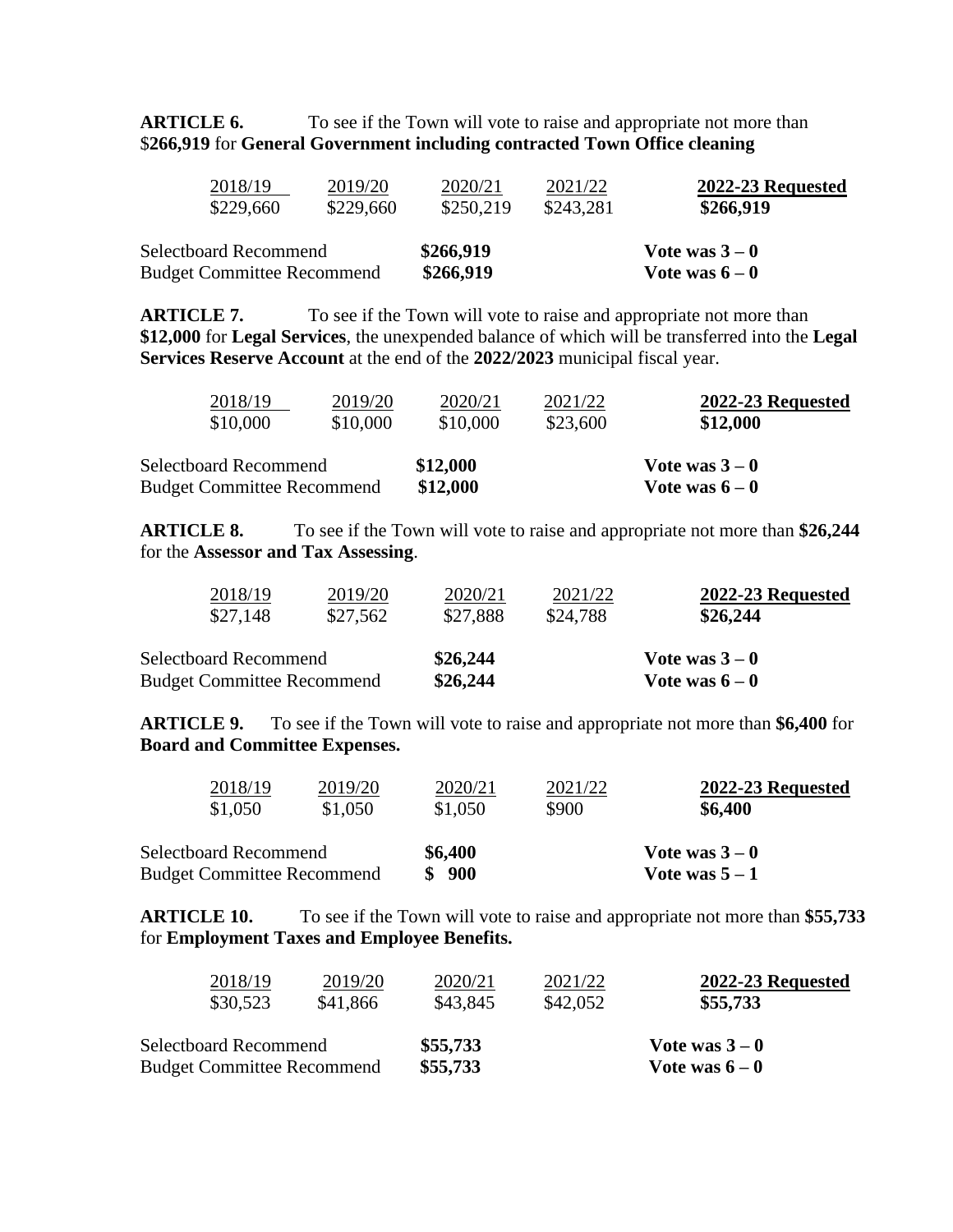**ARTICLE 11.** To see if the Town will vote to raise and appropriate not more than **\$303,820** for **Winter Roads Maintenance.**

| 2018/19                           | 2019/20   | 2020/21   | 2021/22   | 2022-23 Requested |  |
|-----------------------------------|-----------|-----------|-----------|-------------------|--|
| \$202,267                         | \$203,117 | \$298,810 | \$302,320 | \$303,820         |  |
| <b>Selectboard Recommend</b>      |           | \$303,820 |           | Vote was $3-0$    |  |
| <b>Budget Committee Recommend</b> |           | \$303,820 |           | Vote was $6-0$    |  |

**ARTICLE 12.** To see if the Town will vote to raise and appropriate not more than **\$640,700** for **Summer Roads Maintenance and Construction**.

| 2018/19<br>\$484,712              | 2019/20<br>\$602,592 | 2020/21<br>\$688,759 | 2021/22<br>\$600,213 | 2022-23 Requested<br>\$640,700 |
|-----------------------------------|----------------------|----------------------|----------------------|--------------------------------|
| Selectboard Recommend             |                      | \$640,700            | Vote was $3-0$       |                                |
| <b>Budget Committee Recommend</b> |                      | \$640,700            |                      | Vote was $6-0$                 |

**ARTICLE 13.** To see if the Town will vote to raise and appropriate not more than **\$104,308** for **Fire Protection Services including Vehicle Debt Service.**

| 2018/19                        | 2019/20           | 2020/21    | 2021/22             | 2022-23 Requested |
|--------------------------------|-------------------|------------|---------------------|-------------------|
| \$99,759                       | \$99,259          | \$99,758   | \$99,659            | \$104,308         |
| <b>Operations</b><br>$\bullet$ | $\sqrt{ }$<br>. . | $\sqrt{2}$ | \$85,474<br>0.10001 |                   |

**Debt Service from Operations (Pumper/Tanker) \$18,834**

| Selectboard Recommend             | \$104,308 | Vote was $3-0$ |
|-----------------------------------|-----------|----------------|
| <b>Budget Committee Recommend</b> | \$104,308 | Vote was $6-0$ |

**ARTICLE 14.** To see if the Town will vote to raise and appropriate not more than **\$56,491** for **Ambulance Service.**

| 2018/19<br>2019/20                | 2020/21  | 2021/22        | 2022-23 Requested |  |
|-----------------------------------|----------|----------------|-------------------|--|
| \$35,050<br>\$31.989              | \$38,838 | \$37,207       | \$56,491          |  |
| <b>Selectboard Recommend</b>      | \$56,491 |                | Vote was $3-0$    |  |
| <b>Budget Committee Recommend</b> | \$56,491 | Vote was $6-0$ |                   |  |

**ARTICLE 15.** To see if the Town will vote to raise and appropriate not more than **\$27,235** for **Public Safety PSAP and 911 Dispatch**.

| 2018/19                           | 2019/20  | 2020/21  | 2021/22  | 2022-23 Requested |  |
|-----------------------------------|----------|----------|----------|-------------------|--|
| \$17,930                          | \$28,026 | \$28,967 | \$26,197 | \$27,235          |  |
| <b>Selectboard Recommend</b>      |          | \$27,235 |          | Vote was $3-0$    |  |
| <b>Budget Committee Recommend</b> |          | \$27,235 |          | Vote was $6-0$    |  |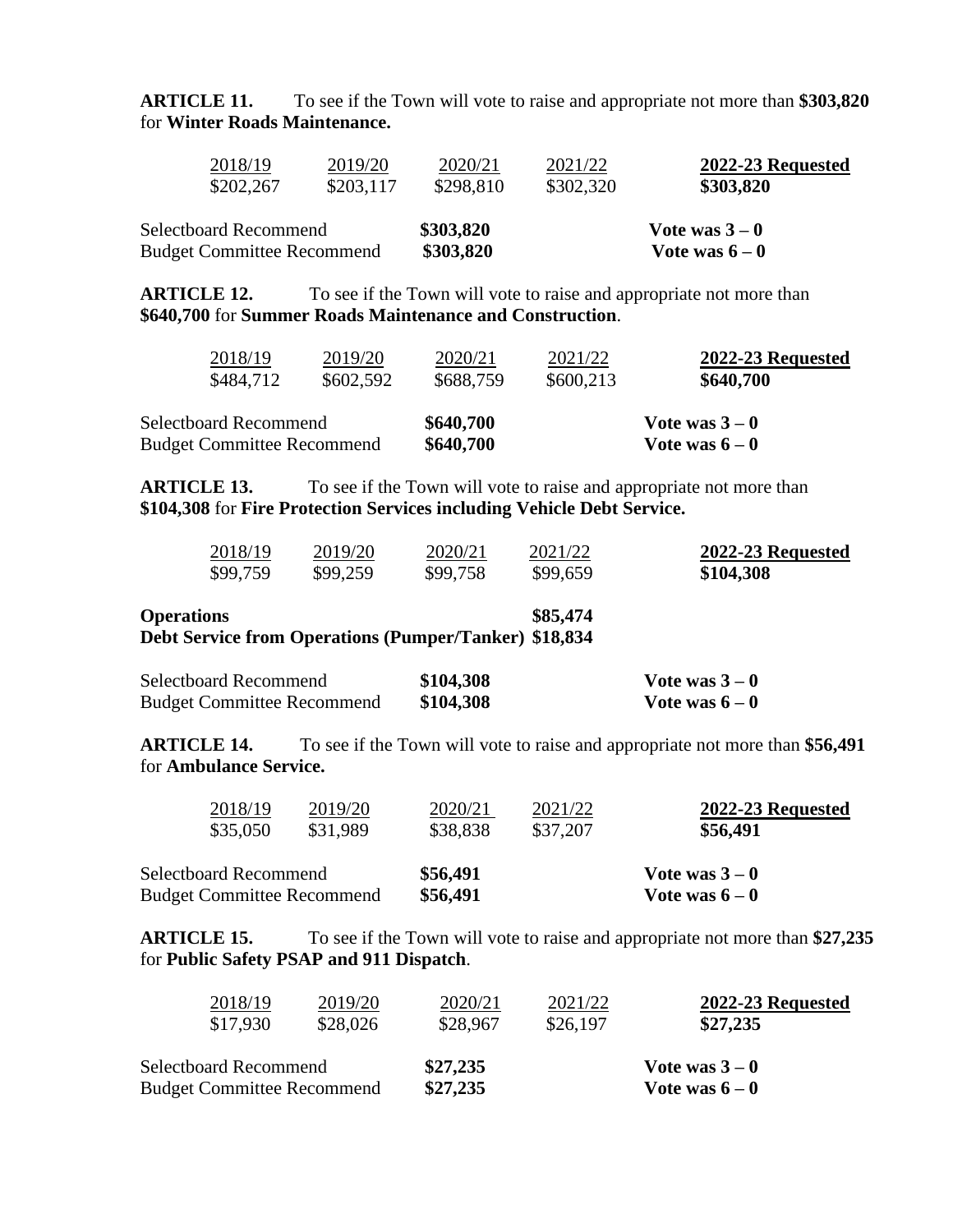**ARTICLE 16.** To see if the Town will vote to raise and appropriate not more than **\$33,800** for **Community Policing Program**.

| 2018/19<br>\$0                    | 2019/20<br>\$0 | 2020/21<br>\$0 | 2021/22<br>\$0 | 2022-23 Requested<br>\$33,800 |  |
|-----------------------------------|----------------|----------------|----------------|-------------------------------|--|
| Selectboard Recommend             |                | \$33,800       |                | Vote was $3-0$                |  |
| <b>Budget Committee Recommend</b> |                | \$0            |                | Vote was $6-0$                |  |

**ARTICLE 17.** To see if the Town will vote to raise and appropriate not more than **\$28,395** for **Town Insurances**.

| <b>Selectboard Recommend</b>               | \$28,395            |                     | Vote was $3-0$                |
|--------------------------------------------|---------------------|---------------------|-------------------------------|
| <b>Budget Committee Recommend</b>          | \$28,395            |                     | Vote was $6-0$                |
| 2018/19<br>2019/20<br>\$26,583<br>\$27,261 | 2020/21<br>\$27,009 | 2021/22<br>\$28,095 | 2022-23 Requested<br>\$28,395 |

**ARTICLE 18.** To see if the Town will vote to raise and appropriate not more than **\$11,261** for **Animal Control.**

| 2018/19                                                           | 2019/20 | 2020/21              | 2021/22  | 2022-23 Requested                |
|-------------------------------------------------------------------|---------|----------------------|----------|----------------------------------|
| \$8,234                                                           | \$9,284 | \$10,494             | \$10,944 | \$11,261                         |
| <b>Selectboard Recommend</b><br><b>Budget Committee Recommend</b> |         | \$11,261<br>\$11,261 |          | Vote was $3-0$<br>Vote was $6-0$ |

**ARTICLE 19.** To see if the Town will vote to raise and appropriate not more than **\$26,860** for **Code Enforcement.**

| 2018/19                           | 2019/20  | 2020/21  | 2021/22  | 2022-23 Requested |
|-----------------------------------|----------|----------|----------|-------------------|
| \$35,926                          | \$35,978 | \$37,850 | \$38,000 | \$26,860          |
| Selectboard Recommend             |          | \$26,860 |          | Vote was $3-0$    |
| <b>Budget Committee Recommend</b> |          | \$26,860 |          | Vote was $6-0$    |

**ARTICLE 20.** To see if the Town will vote to raise and appropriate not more than **\$28,110** for **Solid and Hazardous Waste Disposal (Hatch Hill Transfer Station)**

| 2018/19                           | 2019/20  | 2020/21  | 2021/22  | 2022-23 Requested |
|-----------------------------------|----------|----------|----------|-------------------|
| \$28,210                          | \$28,110 | \$28,110 | \$28,110 | \$28,110          |
| Selectboard Recommend             |          | \$28,100 |          | Vote was $3-0$    |
| <b>Budget Committee Recommend</b> |          | \$28,110 |          | Vote was $6-0$    |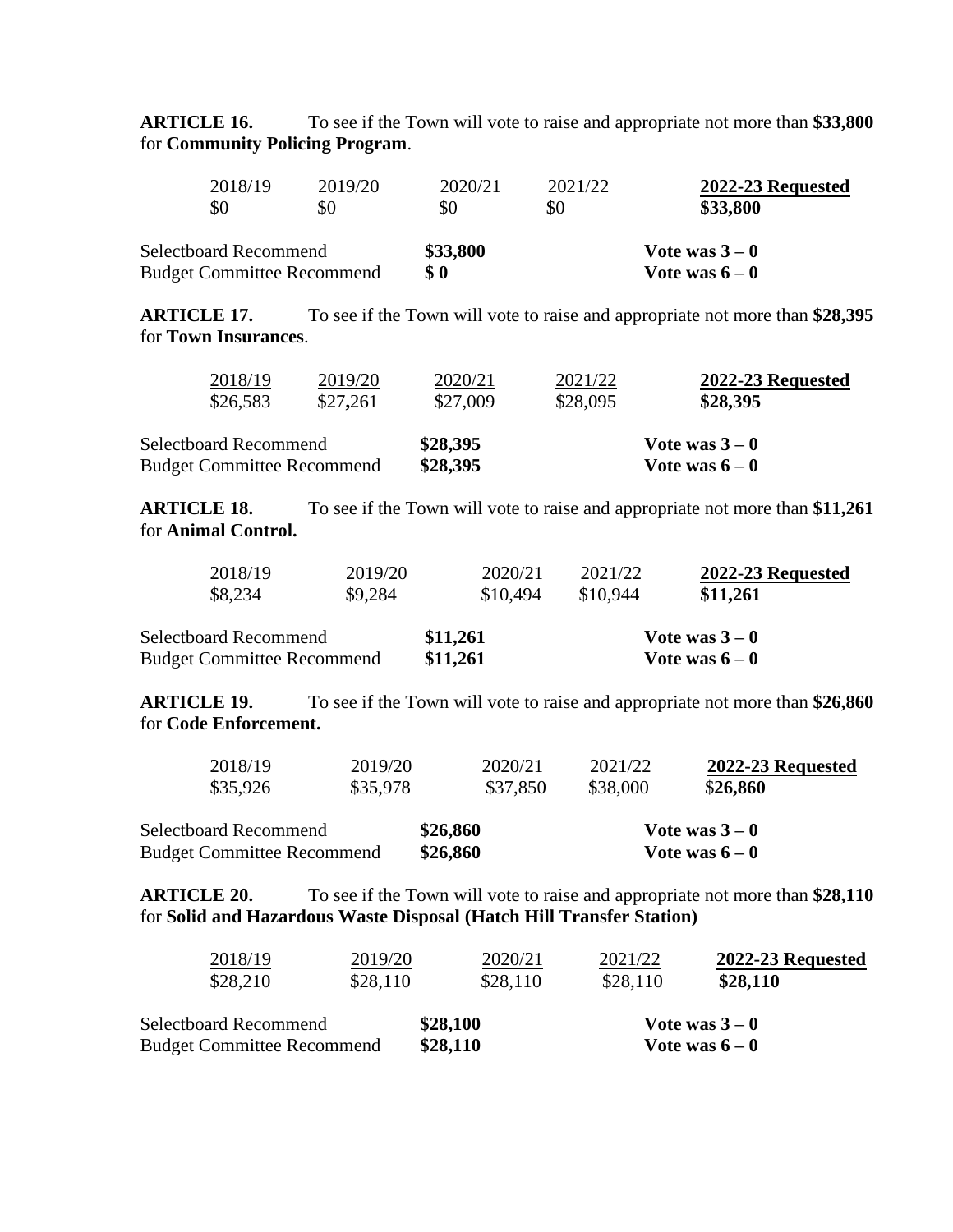**ARTICLE 21.** To see if the Town will vote to raise and appropriate not more than **\$13,896** for a **Recycling Program.**

| 2018/19                           | 2019/20 | 2020/21  | 2021/22  | 2022-23 Requested |
|-----------------------------------|---------|----------|----------|-------------------|
| \$9,165                           | \$7,650 | \$10,650 | \$10,350 | \$13,896          |
| Selectboard Recommend             |         | \$13,896 |          | Vote was $3-0$    |
| <b>Budget Committee Recommend</b> |         | \$13,896 |          | Vote was $6-0$    |

**ARTICLE 22.** To see if the Town will vote to raise and appropriate not more than **\$1,356** for **Street Lights.**

| 2018/19<br>2019/20<br>\$6,900<br>\$6,864                             | 2020/21<br>\$720   | 2021/22<br>\$1,220 | 2022-23 Requested<br>\$1,356     |
|----------------------------------------------------------------------|--------------------|--------------------|----------------------------------|
| <b>Operations</b><br><b>Street Light Maintenance Reserve Account</b> |                    | \$762<br>\$594     |                                  |
| <b>Selectboard Recommend</b><br><b>Budget Committee Recommend</b>    | \$1,356<br>\$1,356 |                    | Vote was $3-0$<br>Vote was $6-0$ |

**ARTICLE 23.** To see if the Town will vote to raise and appropriate not more than **\$53,000** for **Reserve Accounts.**

| 2018/19<br>2019/20                | 2020/21  | 2021/22                  | 2022-23 Requested |
|-----------------------------------|----------|--------------------------|-------------------|
| \$35,000<br>\$35,000              | \$35,000 | \$33,000                 | \$53,000          |
|                                   |          | <b>BOS</b> and <b>BC</b> |                   |
| <b>Fire Station Reserve</b>       |          | \$10,000                 |                   |
| Fire Equipment Reserve            |          | \$5,000                  |                   |
| <b>Fire Truck Reserve</b>         |          | \$2,000                  |                   |
| <b>Municipal Building</b>         |          | \$10,000                 |                   |
| Town Office Equipment             |          | \$2,000                  |                   |
| Salt/Sand Shed                    |          | \$4,000                  |                   |
| Solid Waste                       |          | \$10,000                 |                   |
| Revaluation                       |          | \$10,000                 |                   |
| <b>Total</b>                      |          | \$53,000                 |                   |
| <b>Selectboard Recommend</b>      | \$53,000 |                          | Vote was $3-0$    |
| <b>Budget Committee Recommend</b> | \$53,000 |                          | Vote was $6-0$    |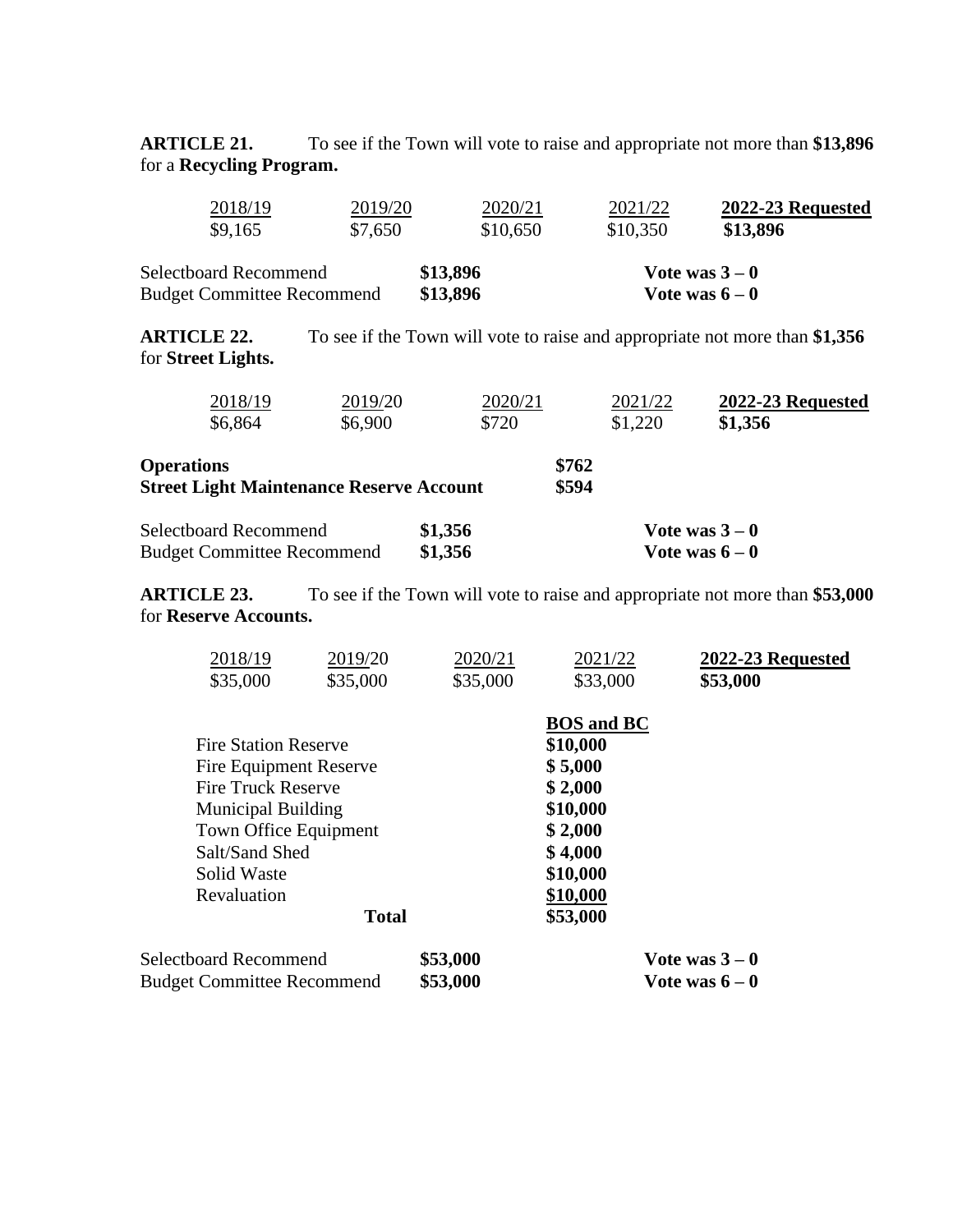**ARTICLE 24.** To see if the Town will vote to raise and appropriate not more than **\$7,600**  for **General Assistance.**

| 2018/19                           | 2019/20 | 2020/21 | 2021/22 | 2022-23 Requested |  |
|-----------------------------------|---------|---------|---------|-------------------|--|
| \$6,100                           | \$5,600 | \$5,600 | \$6,600 | \$7,600           |  |
| <b>Selectboard Recommend</b>      |         | \$7,600 |         | Vote was $3-0$    |  |
| <b>Budget Committee Recommend</b> |         | \$7,600 |         | Vote was $6-0$    |  |

**ARTICLE 25.** To see if the Town will vote to raise and appropriate not more than **\$4,500** for **Local Food Banks and Pantries** and authorize the Selectboard to disburse funds to eligible food programs as the Selectboard deem are in the best interest of the Town.

| 2018/19                           | 2019/20 | 2020/21 | 2021/22 | 2022-23 Requested |
|-----------------------------------|---------|---------|---------|-------------------|
| \$5,000                           | \$4,500 | \$4,500 | \$4,500 | \$4,500           |
| <b>Selectboard Recommend</b>      |         | \$4,500 |         | Vote was $3-0$    |
| <b>Budget Committee recommend</b> |         | \$4,500 |         | Vote was $6-0$    |

**ARTICLE 26.** To see if the Town will vote to raise and appropriate not more than **\$1,000** for the **Chelsea Grange.**

| 2018/19                           | 2019/20 | 2020/21 | 2021/22 | 2022-23 Requested |
|-----------------------------------|---------|---------|---------|-------------------|
| \$1,000                           | \$1,000 | \$1,000 | \$1,000 | \$1,000           |
| Selectboard Recommend             |         | \$1,000 |         | Vote was $3-0$    |
| <b>Budget Committee Recommend</b> |         | \$1,000 |         | Vote was $6-0$    |

**ARTICLE 27.** To see if the Town will vote to raise and appropriate not more than **\$500** for the **Chelsea Historical Society.**

| 2018/19                           | 2019/20 | 2020/21 | 2021/22        | 2022-23 Requested |  |
|-----------------------------------|---------|---------|----------------|-------------------|--|
| \$500                             | \$500   | \$500   | \$500          | \$500             |  |
| Selectboard Recommend             |         | \$500   |                | Vote was $3-0$    |  |
| <b>Budget Committee Recommend</b> |         | \$500   | Vote was $6-0$ |                   |  |

**ARTICLE 28.** To see if the town will vote to pass through funds received from the State of Maine for snowmobile registrations in an amount not to exceed **\$1,000** to the **All Seasons Trail Riders Snowmobile Club** for the maintenance of their network of snowmobile trails, on condition that those trails be open in snow season to the public for outdoor recreation purposes at no charge, and to authorize the Selectboard to enter into an agreement with the Club, under such terms and conditions as the Selectboard may deem advisable, for said purpose.

**(Each year Chelsea receives a portion of the registration fees from the State of Maine for snowmobiles registered in Chelsea. Historically Chelsea gives all or most of the money received to the local snowmobile club to assist in the maintenance of the trail system.)**

Selectboard Recommends: **YES Vote was 2 – 0 – 1(Pushard)**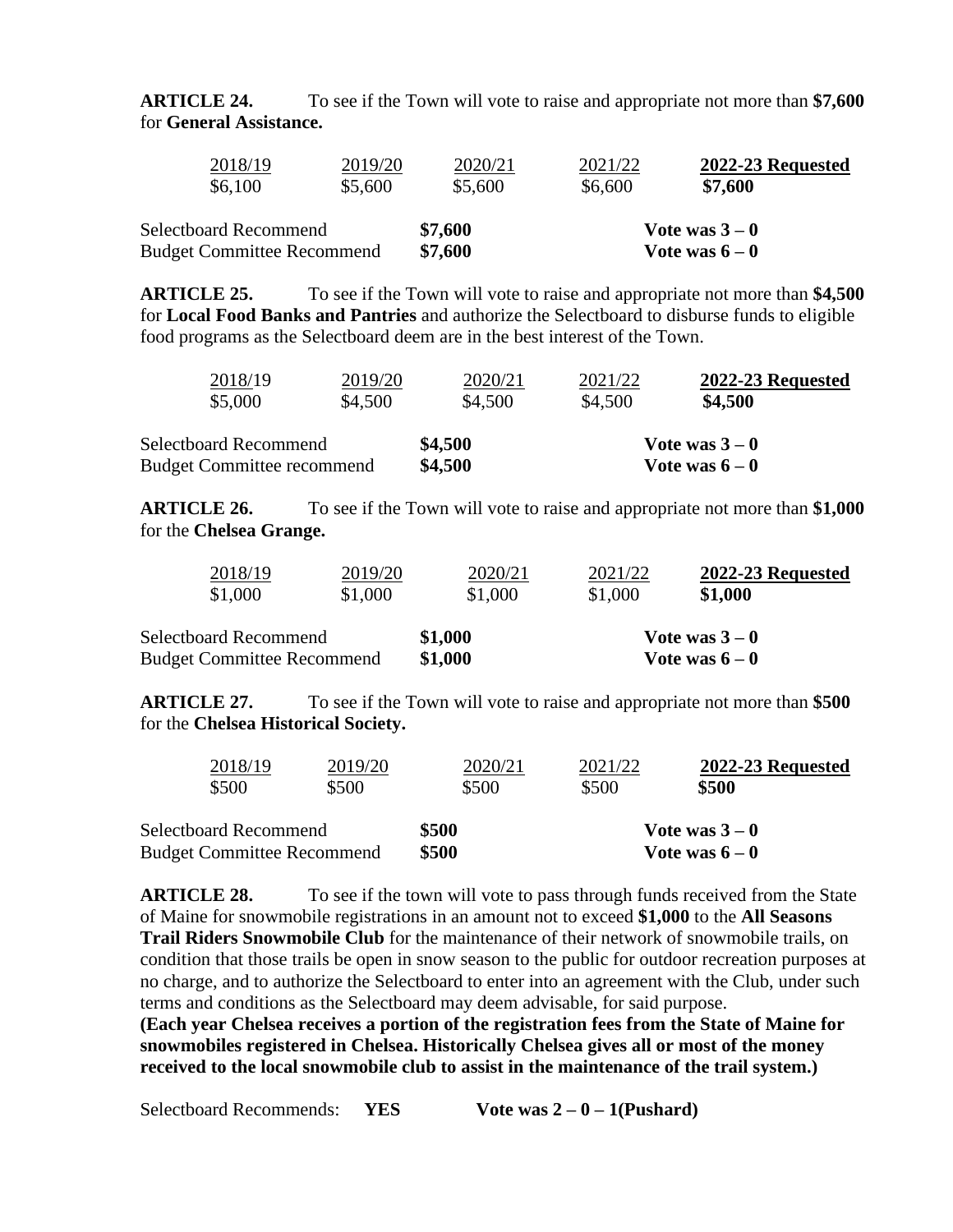**ARTICLE 29.** To see if the Town will vote to raise and appropriate not more than **\$12,800** for the **Mowing and Maintenance of Cemeteries and Veteran Graves.**

| 2018/19                                                           | 2019/20  | 2020/21              | 2021/22  | 2022-23 Requested                |  |
|-------------------------------------------------------------------|----------|----------------------|----------|----------------------------------|--|
| \$12,500                                                          | \$13,100 | \$11,000             | \$13,040 | \$12,800                         |  |
| <b>Selectboard Recommend</b><br><b>Budget Committee Recommend</b> |          | \$12,800<br>\$12,800 |          | Vote was $3-0$<br>Vote was $6-0$ |  |

**ARTICLE 30.** To see if the Town will vote to raise and appropriate not more than **\$8,120** for the **Mowing, Maintenance and Security of Public Grounds and Parks.**

| 2018/19                           | 2019/20 | 2020/21 | 2021/22        | 2022-23 Requested |  |
|-----------------------------------|---------|---------|----------------|-------------------|--|
| \$7,500                           | \$2,500 | \$3,950 | \$4,005        | \$8,120           |  |
| <b>Selectboard Recommend</b>      |         | \$8,120 | Vote was $3-0$ |                   |  |
| <b>Budget Committee Recommend</b> |         | \$8,120 | Vote was $6-0$ |                   |  |

**ARTICLE 31**. To see if the Town will vote to raise and appropriate not more than \$**29,032** for **High School Transportation.**

| 2018/19                            | 2019/20  | 2020/21  | 2021/22        | 2022-23 Requested |  |
|------------------------------------|----------|----------|----------------|-------------------|--|
| \$25,654                           | \$26,066 | \$26,849 | \$27,650       | \$29,032          |  |
| <b>Selectboard Recommends</b>      |          | \$29,032 | Vote was $3-0$ |                   |  |
| <b>Budget Committee Recommends</b> |          | \$29,032 | Vote was $6-0$ |                   |  |

**ARTICLE 32**. To see if the Town will vote to raise and appropriate not more than **\$4,000** for a **Contingency Fund.**

**(The Selectboard feel it is in the best interest of the Town to appropriate some funds to take care of unforeseen, emergencies or unanticipated expenditures in 2022/2023)**

| 2018/19                            | 2019/20 | 2020/21 | 2021/22        | 2022-23 Requested |
|------------------------------------|---------|---------|----------------|-------------------|
| \$3,000                            | \$3,000 | \$3,000 | \$3,000        | \$4,000           |
| <b>Selectboard Recommends</b>      |         | \$4,000 | Vote was $3-0$ |                   |
| <b>Budget Committee Recommends</b> |         | \$4,000 |                | Vote was $6-0$    |

**ARTICLE 33.** To see what sum the Town will vote to appropriate from **STATE REVENUE SHARING** to reduce the property taxes for the fiscal year **2022/23** as detailed below or take any action thereon.

| 2018/19   | 2019/20   | 2020/21   | 2021/22   | 2022-23 Requested |
|-----------|-----------|-----------|-----------|-------------------|
| \$141,500 | \$141,500 | \$100,000 | \$150,000 | \$300,000         |

Selectboard Recommends **\$300,000 Vote was 3 – 0**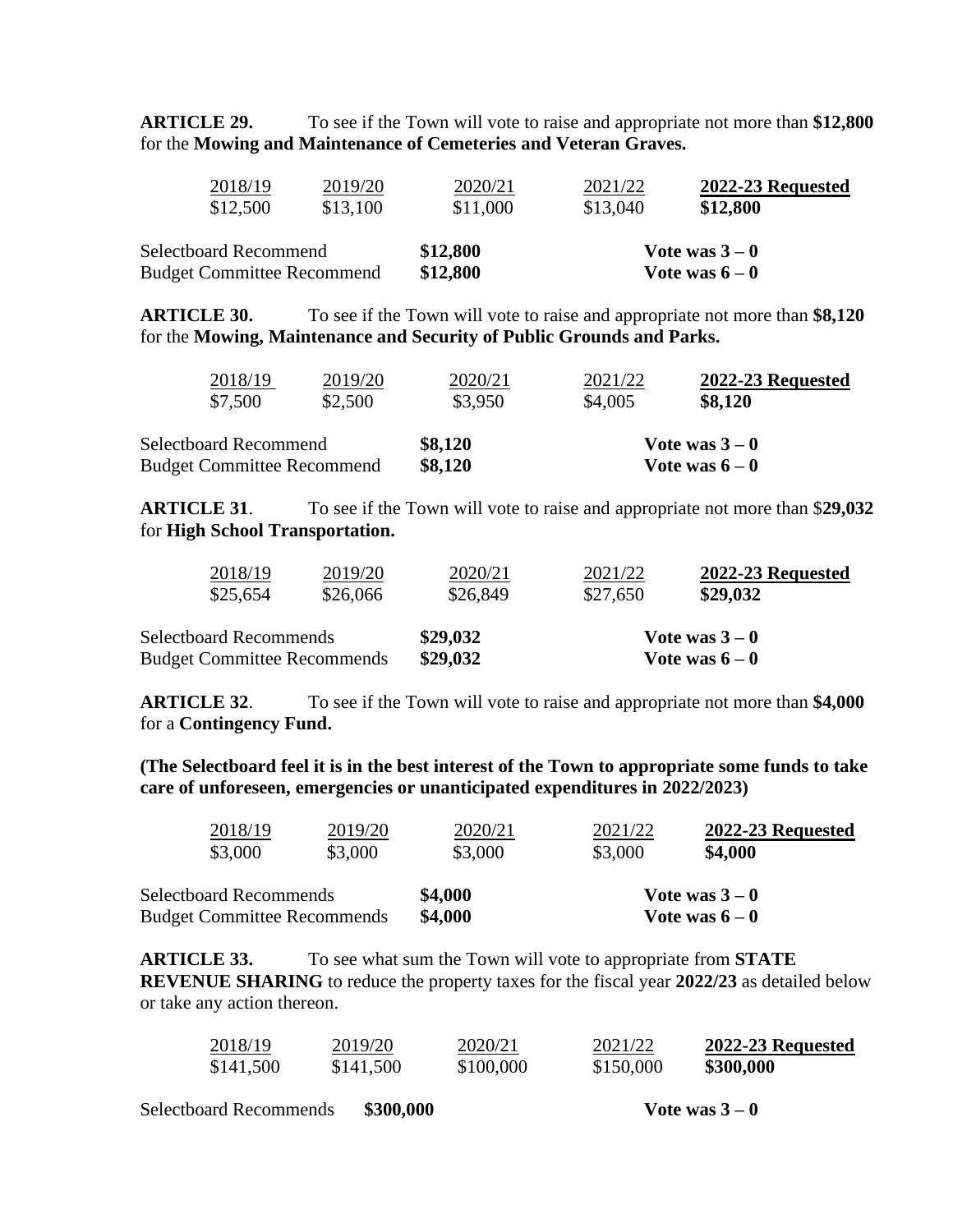**ARTICLE 34.** To see what sum the Town will vote to appropriate from **ANTICIPATED NON-PROPERTY TAX REVENUES** to reduce the property taxes for the fiscal year **2022/2023** as detailed below, or take any action thereon:

| <b>REVENUE TYPE</b>           | 2019/20                | 2020/21   | 2021/22     | 2022-23 Anticipated       |
|-------------------------------|------------------------|-----------|-------------|---------------------------|
| A. Auto Excise Tax            | \$400,000              | \$400,000 | \$400,000   | \$400,000                 |
| <b>B.</b> Boat Excise Tax     | 1,500                  | 1,500     | 2,000       | 2,000                     |
|                               | \$                     | \$        | \$          | \$                        |
| C. Building Permits           | \$                     | \$        | \$          | \$                        |
|                               | 5,000                  | 5,000     | 6,000       | 6,000                     |
| D. Plumbing Permits           | \$                     | \$        | \$          | \$                        |
|                               | 2,300                  | 2,300     | 2,600       | 2,600                     |
| E. Motor Vehicle Agent        | \$                     | \$        | \$          | \$                        |
|                               | 5,800                  | 6,500     | 7,000       | 7,000                     |
| F. Interest on Liens          | \$                     | \$        | \$          | \$                        |
|                               | 4,000                  | 4,000     | 4,000       | 4,000                     |
| G. Lien Costs                 | \$                     | \$        | \$          | \$                        |
|                               | 5,700                  | 5,700     | 5,700       | 5,700                     |
| H. Cell Tower Rental          | \$                     | \$        | \$          | \$                        |
|                               | 9,000                  | 9,000     | 9,300       | $\bf{0}$                  |
| I. GA Reimbursement           | \$                     | \$        | \$          | \$                        |
|                               | 1,500                  | 1,500     | 1,500       | 1,500                     |
| J. Local Roads Assistance     | 26,888                 | 27,640    | 25,824      | \$                        |
|                               | \$                     | \$        | \$          | 25,824                    |
| K. Animal Welfare Fees        | \$                     | \$        | \$          | \$                        |
|                               | 1,500                  | 1,500     | 1,500       | 1,500                     |
| L. Recreation Agent Fees      | \$                     | \$        | \$          | \$                        |
|                               | 900                    | 900       | 900         | 900                       |
| M. Town Clerk Fees            | \$                     | \$        | \$          | \$                        |
|                               | 1,300                  | 1,300     | 1,500       | 1,500                     |
| N. Interest on Taxes          | 10,000                 | 10,000    | \$          | \$                        |
|                               | \$                     | \$        | 8,000       | 8,000                     |
| O. Investment Interest        | 15,000                 | 16,000    | 10,000      | \$                        |
|                               | \$                     | \$        | \$          | 5,000                     |
| P. Cemetery Revenues          | \$                     | \$        | \$          | \$                        |
|                               | $\theta$               | $\theta$  | 1,500       | 1,500                     |
| Q. Snowmobile Reg. Fees       | \$                     | \$<br>994 | \$<br>1,000 | \$<br>$1,000$ (Pass Thru) |
| Q. Misc. Revenues(PILOT)      | 5,000<br>$\mathcal{S}$ | 5,000     | 5,000       | \$<br>5,000               |
| Total                         | \$496,388              | \$497,840 | \$493,324   | \$479,024                 |
| <b>Selectboard Recommends</b> | \$479,024              |           |             | Vote was $3-0$            |

**ARTICLE 35.** To see if the Town will vote to increase the property tax levy limit as established by State Law if the municipal budget approved under the above articles will result in a tax commitment that is greater than that property tax levy limit.

## **(The vote must be by written ballot. The Town cannot operate without a vote in the affirmative by a majority of the voters present and voting. A negative vote on this question will result in another Town Meeting being called and another vote until a budget is approved)**

**ARTICLE 36.** To see if the Town will vote to authorize the tax collector to accept prepayment of taxes, the amount collected not to exceed the previous year's taxes. Interest on any prepayment will be **zero percent.**

**ARTICLE 37.** To see if the Town will vote to transfer an amount from **Undesignated Fund Balance** sufficient to cover overdrafts for the **2023/2024** fiscal year.

**ARTICLE 38.** To see if the Town will vote to authorize the Selectboard to use unappropriated revenues from previous fiscal year's undesignated fund balances as necessary to offset the **2023/2024** tax commitment.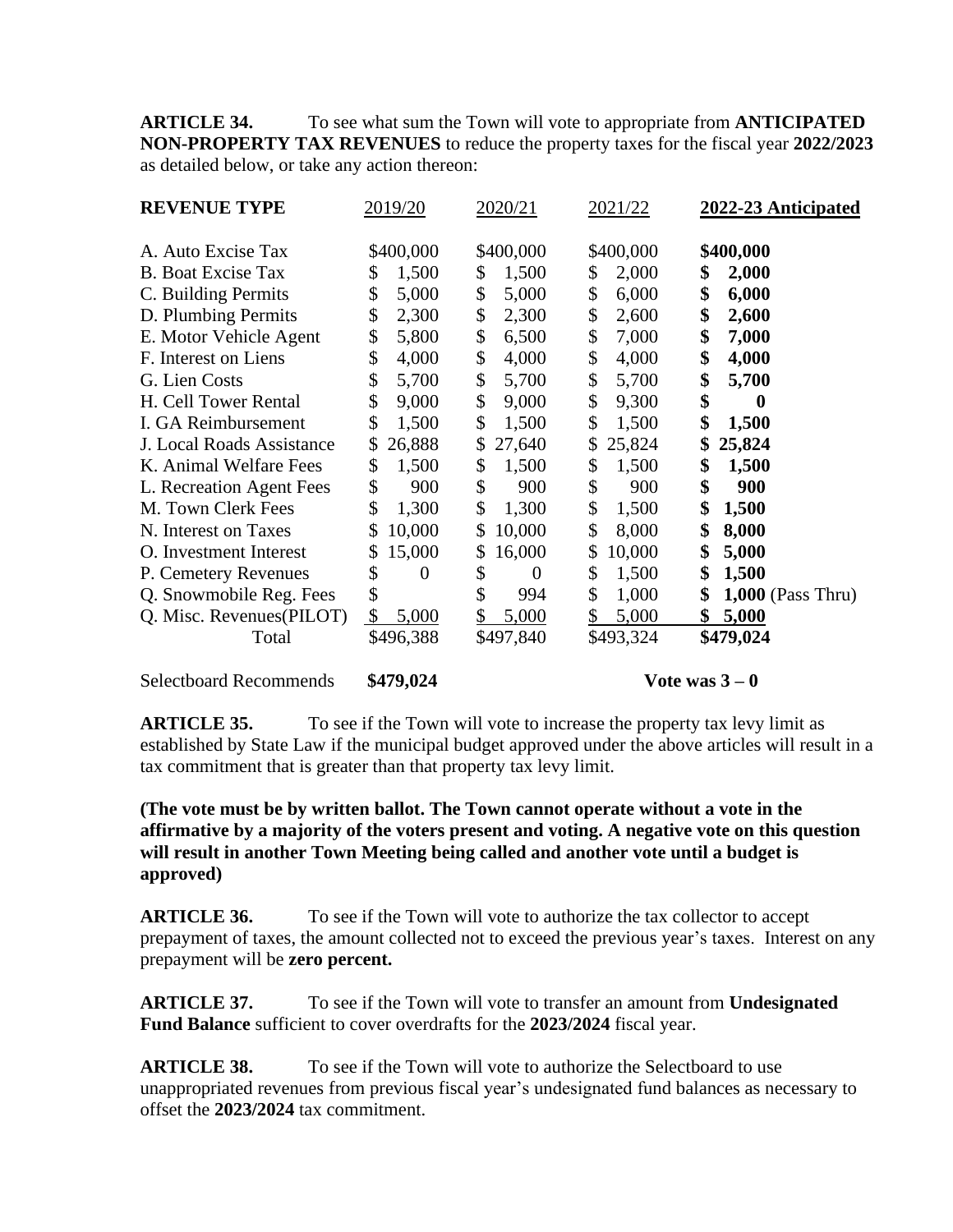**ARTICLE 39.** To see if the Town will vote to appropriate an Overlay in an amount not to exceed the State of Maine limitation in the calculation as set by the annual Municipal Valuation Return to cover the cost of abatements during the fiscal year.

**(The Selectboard, as Assessors, are authorized to raise Overlay under Title 36 MRSA Section 710 but require voter authorization to spend Overlay. Overlay can not be more than 5% of the Tax Commitment.)**

**ARTICLE 40.** To see if the Town will vote to authorize the Treasurer to receive incidental fees and receipts and to credit such revenues to the corresponding accounts.

**ARTICLE 41.** To see if the Town will vote to accept grant monies from the State of Maine, Department of Environmental Protection, Small Communities Grant, Maine Emergency Management Grant Program, MMA Grant Program, FEMA Grant Programs, and any other grant sources available in **2023/2024** and to authorize the Selectboard to expend same.

**ARTICLE 42.** To see if the Town will vote to accept American Rescue Plan Funds from the State of Maine and Federal Government in **2022/2023** and to authorize the Selectboard to expend same as the Selectboard deems necessary and appropriate and in accordance with guidelines for the use of the funds.

**ARTICLE 43.** To see if the Town will vote to authorize the Selectboard to apply for **2022/2023** Community Development Block Grant and if a grant is received, to authorize the Selectboard to accept and expend said grant funds and to make such assurances, assume such responsibilities, and exercise such authority as are necessary and reasonable to implement such programs.

**ARTICLE 44.** To see if the Town will vote to determine a date when 2022/23 taxes shall be due and payable and date after which interest will accrue.

## **2022/2023 Recommendation:**

1 st Half Due Date: (**Wednesday) October 12, 2022 or 30 days from commitment date whichever is later.**

<u>2</u> 2<sup>nd</sup> Half Due Date: (**Wednesday**) April 12, 2023

**(This article provides taxpayers as many as 30 days to pay the first half of their taxes because occasionally the commitment date of taxes is delayed for reasons beyond the Board of Assessor's control.**

**ARTICLE 45.** To see if the Town will vote to charge interest on **2022/2023** taxes unpaid as of the due date at **4% APR**. All payments will be credited as of the date the town receives them.

**ARTICLE 46.** To see if the Town will vote to set an interest rate of **3% APR** on abated taxes.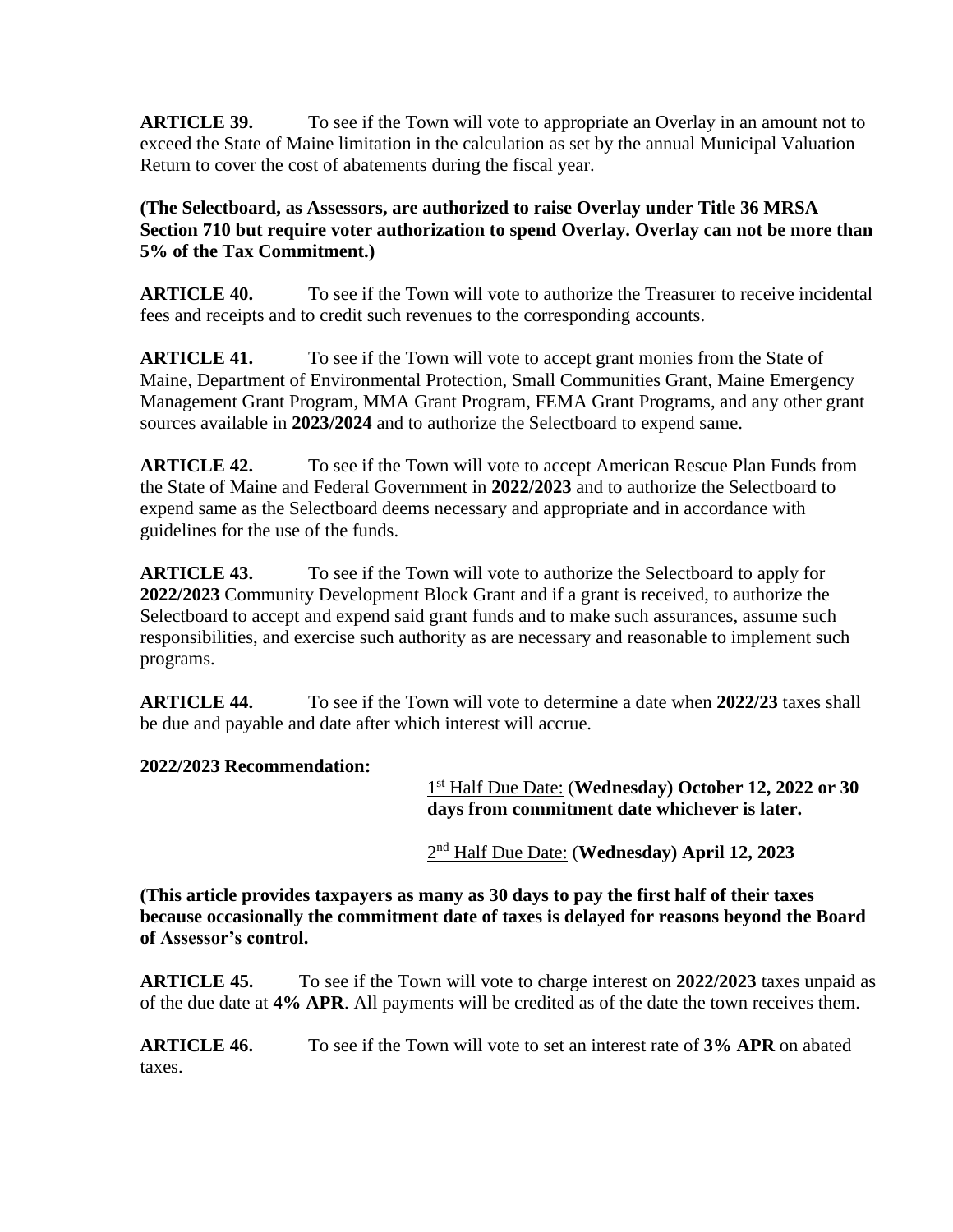**ARTICLE 47.** To see if the Town will vote to authorize the Selectboard, on behalf of the Town, to sell or dispose of any real estate acquired by the Town for nonpayment of taxes thereon, on such terms as they may deem advisable except that the Selectboard shall use the special sales process required by 36 M.R.S.A § 943-C for qualifying homestead property if they choose to sell it to anyone other than the former owner(s) and to execute quit claim deeds for such property if sold, or to retain such property for town use if the Selectboard decides this is more advantageous to the Town.

**ARTICLE 48**. To see if the Town will vote to authorize the Selectboard, on behalf of the Town, to sell or dispose of any personal property or equipment and material owned or seized by the Town on such terms as they deem proper and transfer funds to reserve accounts associated with affected sales when applicable.

**ARTICLE 49.** To see if the Town will vote to accept all funds collected through various fund-raising activities and donations and to authorize the Selectboard to expend the same.

**ARTICLE 50.** To see if the Town will vote to authorize the Selectboard to use the unexpended **2022/2023** balances as carried forward in the CDBG Rehab Reserve Account.

**ARTICLE 51.** To see if the Town will vote to authorize the Selectboard to set the date and time of the next Town Meeting to approve the municipal budget for the **July 1, 2023 to June 30, 2024** fiscal year.

**ARTICLE 52.** To see if the Town will vote to authorize the Selectboard to carry forward specific account balances from the current year to the same accounts for the ensuing year for the specific purpose of each account. The express purpose of this Article is to allow the continuation of ongoing voter approved programs.

**ARTICLE 53**. To see if the Town will vote to authorize the Selectboard to enter multiple year leases, contracts and agreements on terms and conditions that the Selectboard deems necessary and appropriate.

# **GIVEN UNDER OUR HANDS THIS 25th DAY OF MAY 2022.**

# **CHELSEA SELECTBOARD**

Jason Mills Michael Pushard Sheri Truman

\_\_\_\_\_\_\_\_\_\_\_\_\_\_\_\_\_\_\_ \_\_\_\_\_\_\_\_\_\_\_\_\_\_\_\_\_\_\_\_\_\_ \_\_\_\_\_\_\_\_\_\_\_\_\_\_\_\_\_\_\_\_\_\_

A true copy:

Attest: \_\_\_\_\_\_\_\_\_\_\_\_\_\_\_\_\_\_\_\_\_\_

 Cheryl Mitchell Town Clerk